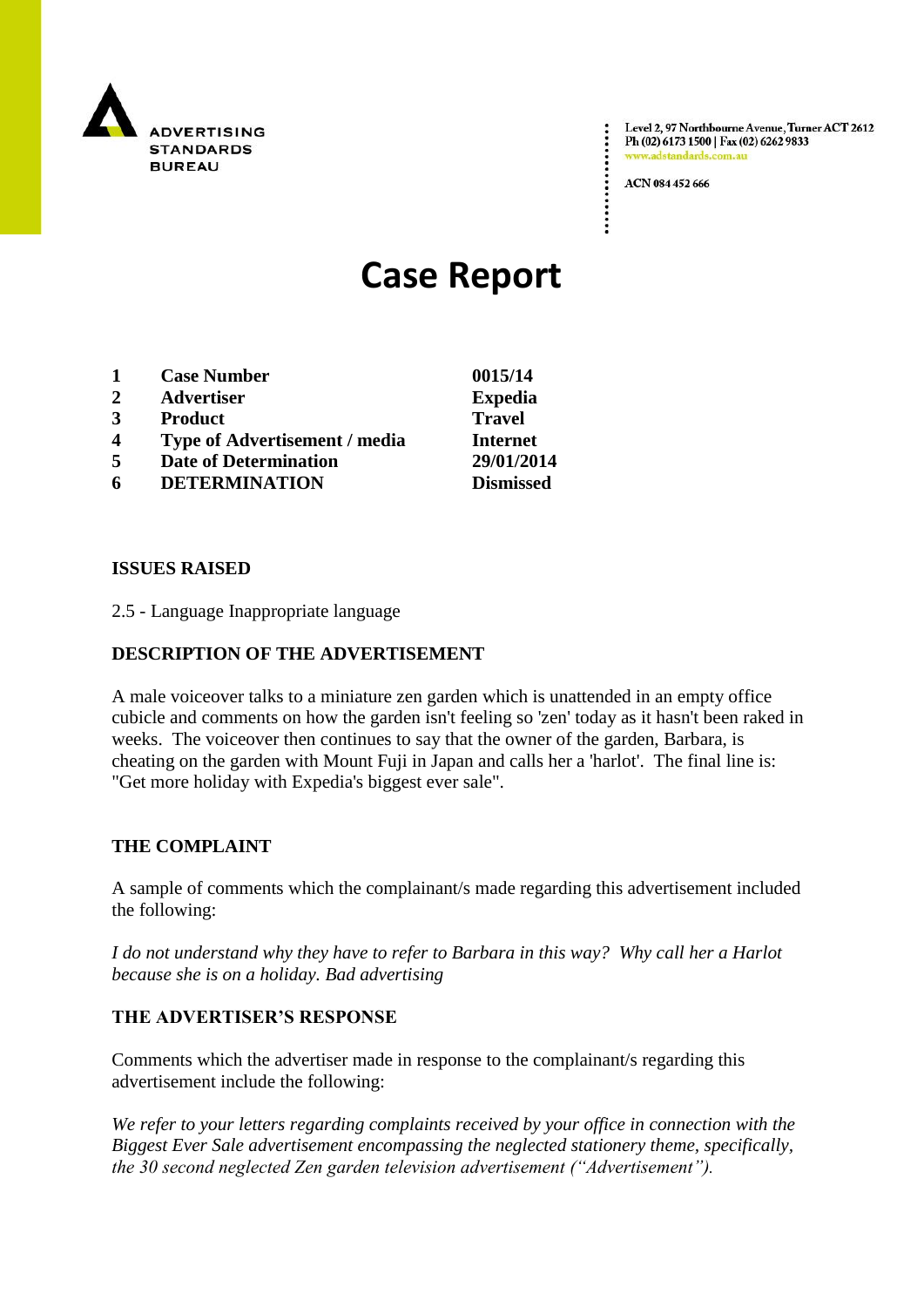*Expedia, Inc and its subsidiaries (including Expedia Australia Pty Limited)("Expedia") take their responsibility as an advertiser very seriously and makes extensive efforts to understand and appropriately cater to community concerns and issues, including by having in place our own stringent internal review and approval process.* 

*Expedia wishes to assure the Advertising Standards Bureau ("ASB") that it does not in any way encourage discrimination or vilification of any kind, or use of strong or obscene language. We are conscious at all times of ensuring that our work and advertising practices afford respect to all sections of the community.* 

*Accordingly, we respectfully disagree with the characterisation of the Advertisement as:* 

*(a) portraying women in a way which discriminates against or vilifies women on account of gender; and/or.* 

*(b) using strong or obscene language.* 

*We have carefully considered the AANA Code of Ethics ("AANA Code") and assessed its provisions against the content of the Advertisement. We submit that the Advertisement does not breach the AANA Code on any of the grounds set out in the AANA Code.* 

*The Advertisement - Theme of the Advertisement* 

*The Advertisement is one in a series of television advertisements that promote Expedia's annual Summer Sale. The annual Summer Sale is the largest sale campaign conducted by Expedia each year, with this year's Summer Sale representing the biggest ever sale undertaken by Expedia in the Australian market to date.* 

*A core theme the Advertisement seeks to promote is the idea of abandoning one's workplace, and the neglected feelings portrayed by the associated abandoned stationery, as its owner holidays in a more exciting destination. In the Advertisement, the audience is given an "insight" into the negative feelings of Barbara's miniature Zen garden, as Barbara has abandoned it for Mt Fuji in Japan.* 

*Barbara is a fictitious character and is not shown in the Advertisement. The only image shown for the duration of the Advertisement is the miniature Zen garden which sits in a dimly-lit office cubicle. The Advertisement is clearly imaginary and tongue-in-cheek, as it portrays a talking Zen garden. The thoughts of the Zen garden increase in cynicism towards Barbara, its neglectful owner, culminating in the Zen garden stating that Barbara is a, "harlot". Concerns have been raised in connection with the use of that term. We note that the word "harlot" is not generally considered an expletive.* 

*While the term "harlot" arises from Old French and was used in the context of vagabonds, Expedia acknowledges that it is also used to refer to a promiscuous woman. However, in this Advertisement, the word is not used in a sexual context. Rather, the use of the word "harlot" is suggestive of Barbara's indiscriminate or casual approach to the mentioned Japanese icons (i.e. abandoning the Zen garden for Mt Fuji) and is used to capture the tone and theme of the campaign. We do not therefore agree that the use of the term is discriminatory against women.*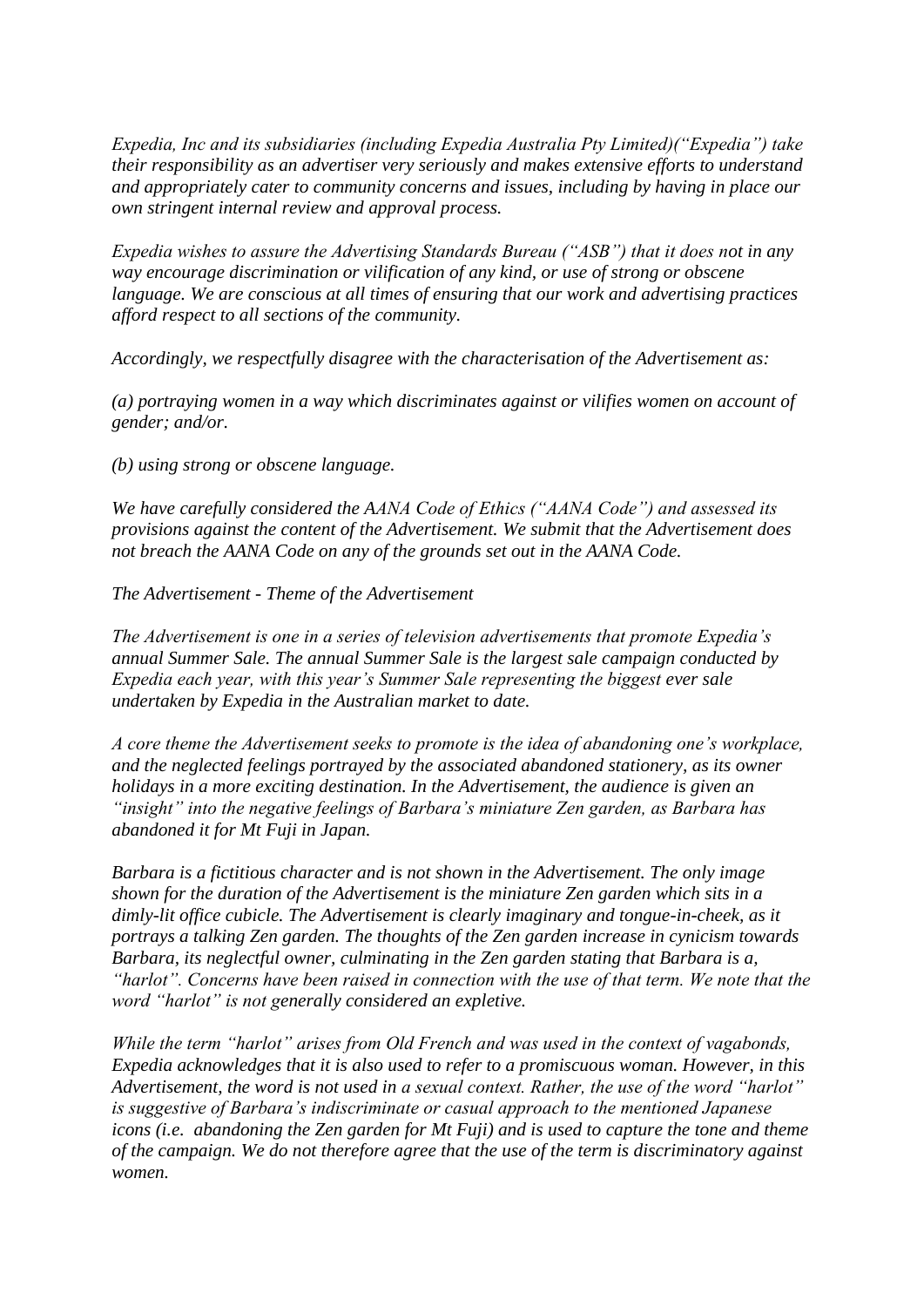*Contrary to any suggestion by the complainants, the word "harlot" it not used in a sexual or degrading manner and does not in any way imply that the fictitious Barbara is sexually promiscuous. We do not consider that the language used is obscene or strong. The word is merely used to reinforce the bitterness of the abandoned miniature Zen garden.* 

*We consider that many people would identify with the humorous and light-hearted imaginary sentiments of the abandoned miniature Zen garden. We consider further that by virtue of its light-hearted and amusing nature, the Advertisement is not denigrating or negative towards Barbara, women generally, or anyone else.* 

*In relation to the additional claim that the Advertisement breaches section 2.4 of the AANA Code of Ethics, we have reviewed the Advertisement in the context of that section and confirm that we disagree with the claim. In this regard, the Advertisement does not contain any sexually explicit imagery or language. In particular, neither the words "raking" nor "harlot" are used in a sexual context or with any innuendo.*

*Given the nature of the Advertisement as described above, we therefore strongly refute any suggestion that the Advertisement breaches the AANA Code, or that it any way offends against prevailing community standards (the relevant measure under the AANA Code).* 

*While we apologise for any offence which may have been caused to the complainants, on this occasion we believe that the Advertisement is consistent with the AANA Code and with the prevailing community standards.* 

*We further note that the Advertisement is no longer being aired on television.* 

*We thank the Advertising Standards Bureau for bringing this matter to our attention and if we can provide any further information regarding the Advertisement please do not hesitate to contact us.*

## **THE DETERMINATION**

The Advertising Standards Board ("Board") considered whether this advertisement breaches Section 2 of the Advertiser Code of Ethics (the "Code").

The Board noted the complainant's concerns that the advertisement refers to a woman as a harlot which is not appropriate.

The Board viewed the advertisement and noted the advertiser"s response.

The Board considered whether the advertisement complied with Section 2.1 of the Code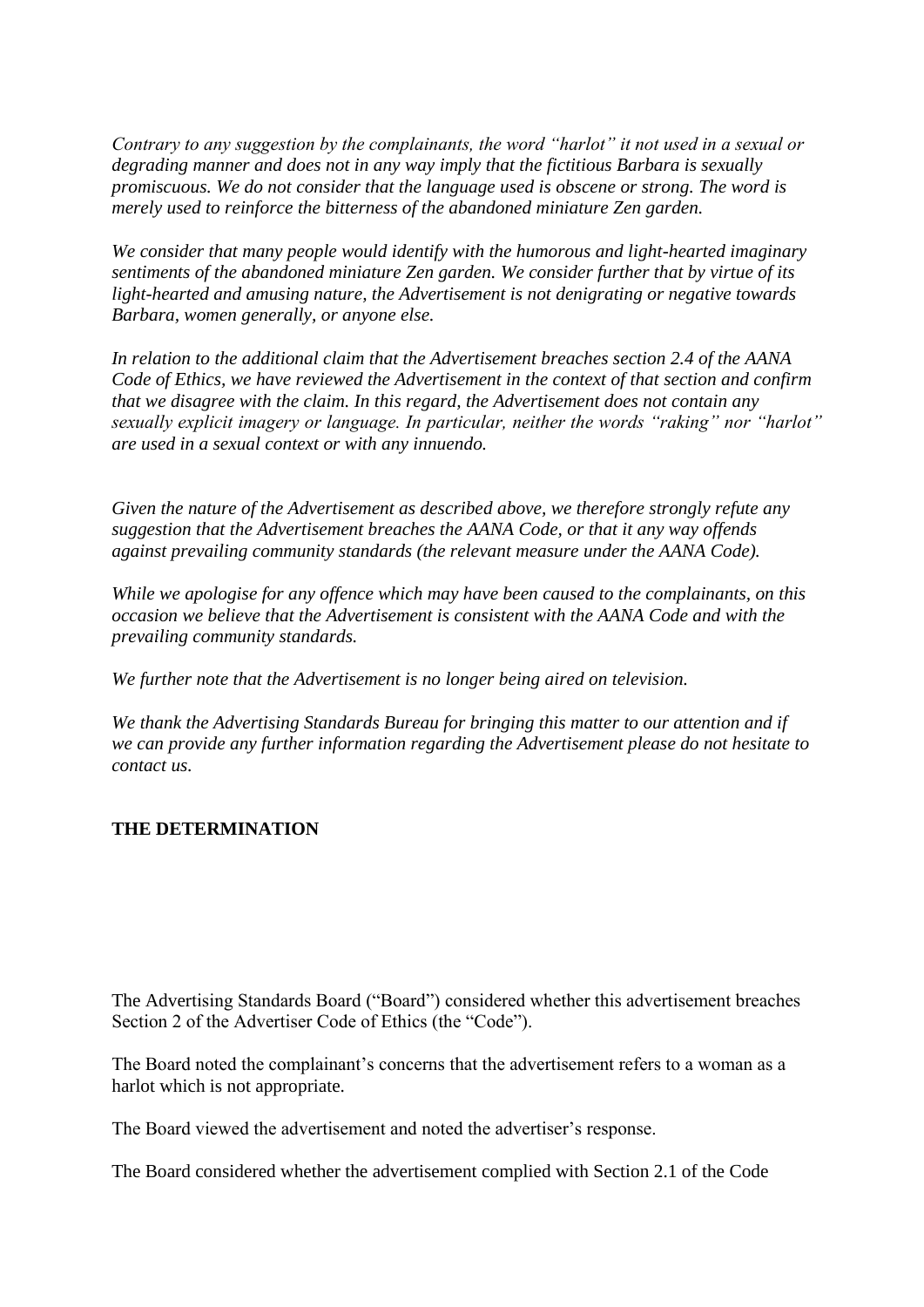which requires that 'advertisements shall not portray or depict material in a way which discriminates against or vilifies a person or section of the community on account of race, ethnicity, nationality, gender, age, sexual preference, religion, disability, mental illness or political belief.'

The Board noted that the advertisement refers to a woman called Barbara as a harlot because she has gone on holiday and left her mini Zen garden unattended in her office. The Board noted that the advertisement had been viewed on YouTube.

The Board noted that the Macquarie dictionary"s definition of harlot is, "a promiscuous woman; a female prostitute."

The Board noted that in this instance the reference to harlot is made in the context of a woman who has gone on holiday and that we do not see this woman or what she is doing whilst on holiday. The Board considered that this lack of visual image of the woman being talked about results in an overall impersonalised reference to a woman which is not discriminatory or vilifying.

The Board noted that the context of the advertisement is a talking Zen garden complaining about being neglected. The Board considered that this is clearly seen in the advertisement as a humorous and unrealistic situation and gives a humorous context to all of the comments made.

The Board considered that the advertisement did not portray or depict material in a way which discriminates or vilifies a person or section of the community.

The Board determined that the advertisement did not breach Section 2.1 of the Code.

The Board considered whether the advertisement was in breach of Section 2.4 of the Code. Section 2.4 of the Code states: "Advertising or Marketing Communications shall treat sex, sexuality and nudity with sensitivity to the relevant audience".

The Board noted that there is a reference towards the beginning of the advertisement to being 'raked'. The Board noted that the voiceover is describing the Zen garden not having been raked due to its owner being on holiday and considered that the reference to raking in this context is not sexual and is not suggestive of sexual violence.

The Board considered that the advertisement did treat the issue of sex, sexuality and nudity with sensitivity to the relevant audience.

The Board determined that the advertisement did not breach Section 2.4 of the Code.

The Board considered whether the advertisement was in breach of Section 2.5 of the Code. Section 2.5 of the Code states: "Advertising or Marketing Communications shall only use language which is appropriate in the circumstances and strong or obscene language shall be avoided".

The Board noted that the word 'harlot' is an out-dated word which is not part of the common Australian vernacular and considered that its usage in the advertisement is more of a reflection of the old-fashioned tone of the male voiceover rather than a suggestion that the